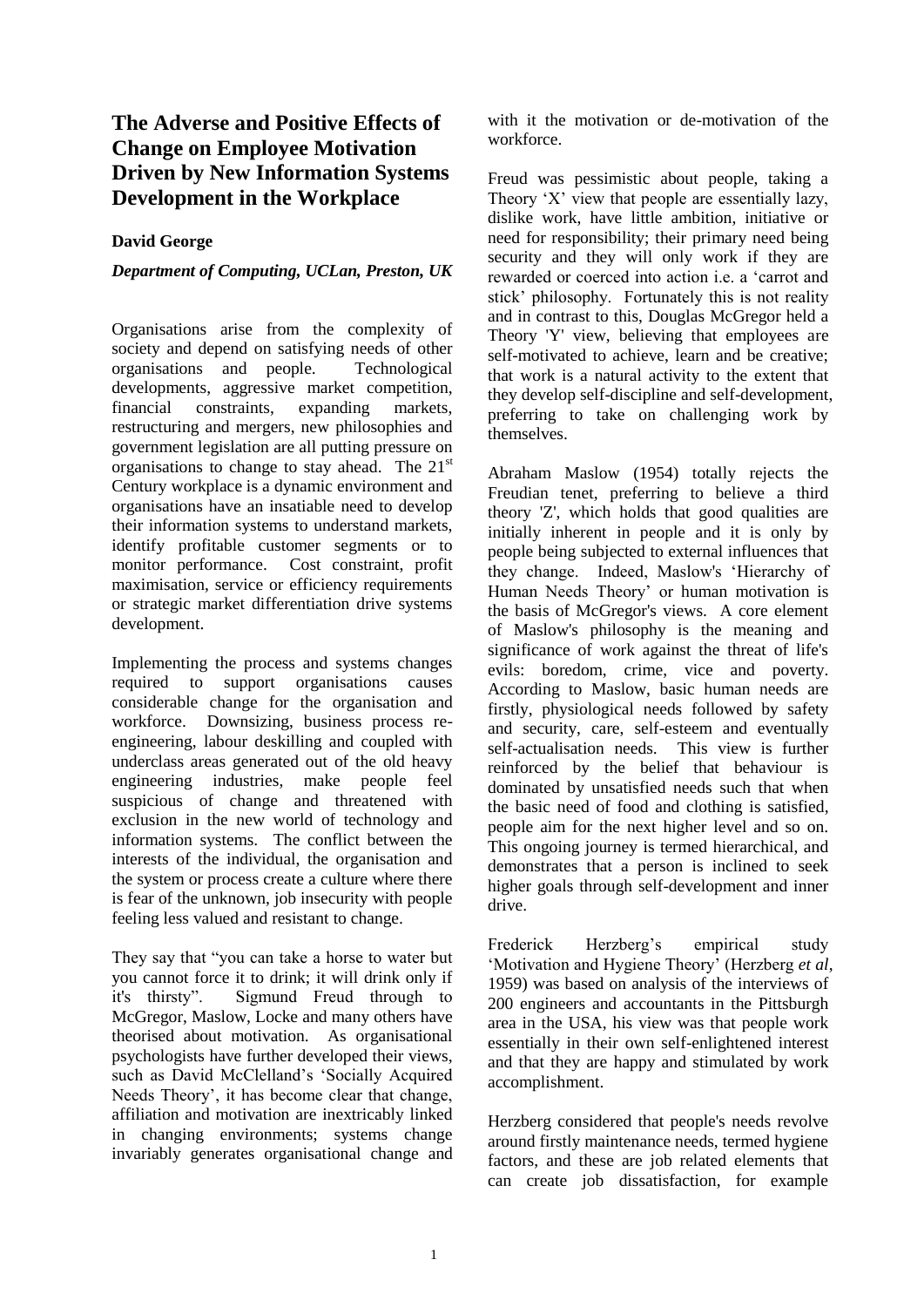company policy, supervision, interpersonal relations, working conditions or salary - their motivational effect is limited. Secondly, Human needs, which are the motivational factors that can significantly increase job satisfaction, such as achievement, recognition, responsibility and progression. Similarly, McClelland's (1961) 'Socially Acquired Needs' view proposes that people are stimulated by the need for achievement, power or affiliation, although the strength of that inner drive will vary between each individual.

Inevitably, these theories have been further developed. The 80's and 90's have seen marked growth in the use of goal setting and management by objectives approaches such as Locke's (1968) 'Goal-setting' theory that argues setting targets produces higher performance and further that stretching goals result in even higher performance. Locke considers that Herzberg's views rely on the principle that psychological and biological processes are distinct whereas Locke takes the view that mind and body are intertwined and that it is through the mind that people establish both physical and psychological needs and means of satisfaction. Locke accepts that an individual's needs may be similar but it is each individual's values that will impact on their attitude towards work.

To examine the relevance of motivational theory to change in the workplace, this paper will consider two scenarios; a local authority's (it will be referred to by the pseudonym "North") Library information system initiative and Financial Services systems developed in branches and Call Centres.

North library department had been involved in the implementation of two information system projects, the 'TALIS' book lending system and the government's "Peoples Network" initiative. TALIS was a branch-wide windows based solution to an earlier DOS based environment that was used in selected, larger branches. The DOS users had the issue of adjusting to a new system environment whilst the work practice change for staff that had previously used the traditional "Browne" manual system was a significant step; they entered a completely new operating environment. The Peoples Network installation coincided with the latter stages of the TALIS implementation. The changes were not aggressively communicated or sold to the staff but simply information was passed down to the teams.

So what were the impacts of the combined internal systems changes and customer Internet facilities on the staff? There is evidence, Burchell B.J., (1999), to suggest that insecurity can affect in many ways, such as in their productivity. Many employees had considerable service based on a manual system little changed over the years. Where, previously, staff had both an understanding and control over their actions, they now found that they were being led by systems, over which they had minimal influence. Work experience suddenly seemed to count for little because they were now channelled towards meeting the needs of the system. Comfort and competency were suddenly replaced by selfdoubt and reduced confidence about their ability to grasp the new technology; for some it became a barrier that was either insurmountable or unacceptable. Others felt that "the computer" got in the way of their traditional role of dealing with people and books. For some the computer had arrived and was 'taking over'.

Staff were also expected to undergo the ECDL computer-training program and this has received a very mixed reaction. Many staff felt that they were being forced into involuntary learning and the prospect of sitting assessments has caused anxiety. Some started to think that this was an environment they were not suited to and, in any event, retraining and study, was unwelcome at their stage in their working life. For some, change has been compounded by more change with early retirement suddenly becoming opportune or job change contemplated.

Maslow's, second level of hierarchical needs are demonstrated in this case, clearly the degree of safety and security was threatened by the systems changes. Herzberg's maintenance theories are also relevant in the library example. Working environments changed and became significant dissatisfiers. Staff were not seeking the motivators of achievement, recognition, responsibility and progression because they were in a stable environment that suited their purposes.

Locke takes the view that events cause dissatisfaction and that events are caused by agents; in the above case by the organisation imposing a new system on the users. And yet these events could be viewed as stretching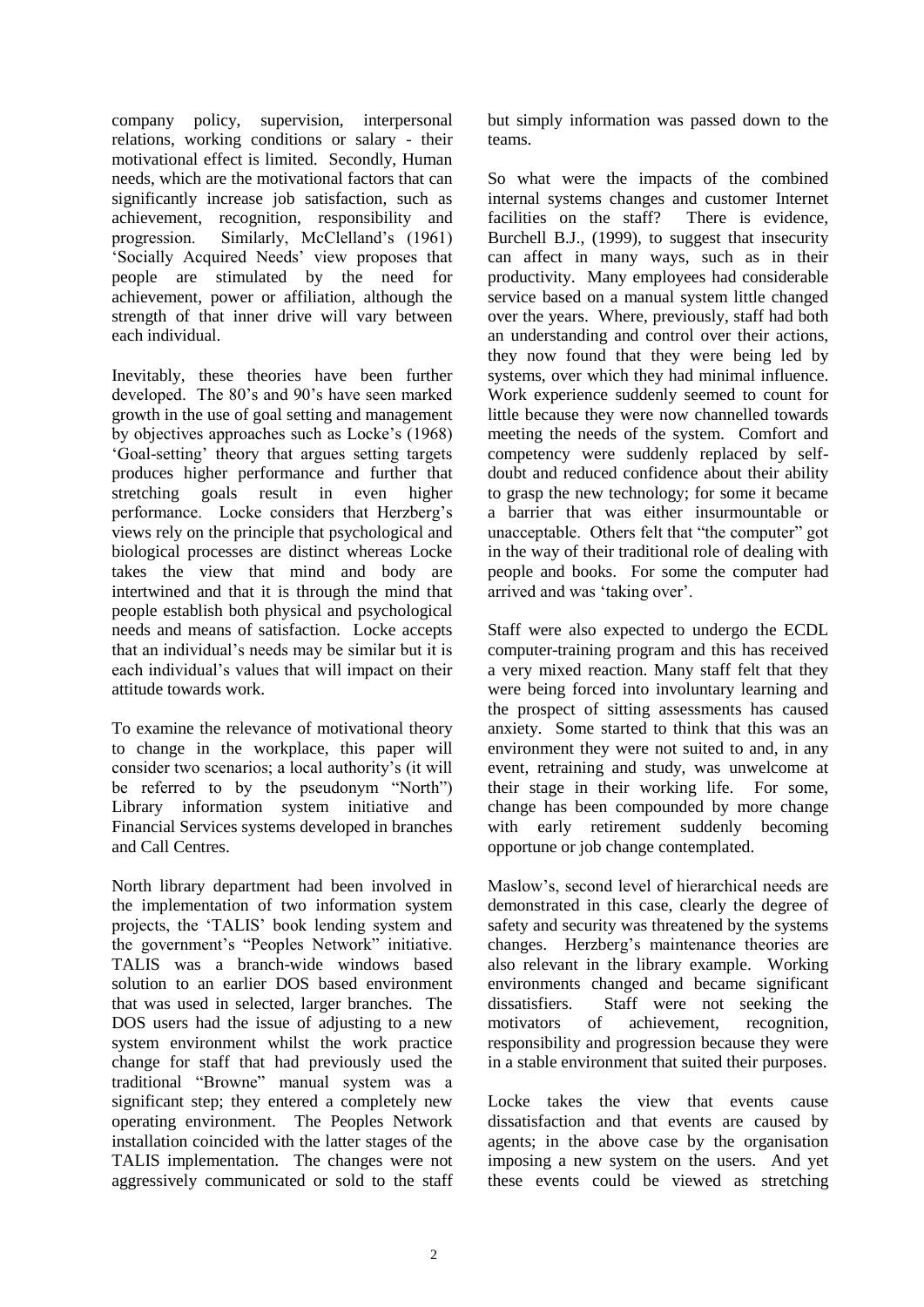individuals by providing them with new goals. Why then has there been a reaction from a number of staff regarding the need to undergo ECDL training? Clearly, the values of some staff are such that they will accept the new information system challenge, for others the pressure to change will be too great. Maybe a different result could have been achieved had there been a more proactive communication program been initiated highlighting the positive benefits for staff.

The second case involves new mortgage processes and systems implemented in differing business process reorganisations. In 1986, the "West Yorkshire" Building Society, again a pseudonym, devolved centralised processing to branches. The goal was to increase market share by dramatically reducing mortgage completion delivery time through local decision making, training and higher business lending targets. Typically, the assistant branch manager was selected for re-training, often with little regard to suitability or motivation; for some it was like 'placing square pegs in round holes'. However, many welcomed the new challenge because the new, skilled roles were recognised and rewarded and staff were empowered to make decisions that would reflect on the team's branch profitability and status within the organisation. Staff had greater control, felt valued by the business, were motivated and gained higher job satisfaction. This demonstrates Maslow's third and fourth levels of hierarchical needs, with staff being attracted to the new technical roles that were part of key business strategies.

Whilst overwhelming benefits were gained, it became evident that insufficient thought had been given to usability of the systems and staff initially struggled to interpret the underwriting interface. This demonstrated a need to consider both system and user requirements and reflected the need to adopt a socio-technical design methodology. Users should have had a greater role in influencing the non-technical aspects of system design. If this had resulted in minimised levels of stress there would have been an even greater impact in terms of job satisfaction and enhanced productivity. The work by Mumford (1995) and Ackoff and Emery (1972) regarding Socio-technical methodology is relevant here but will be discussed later.

Herzberg's motivational theory was clearly proven in the "West Yorkshire" example. Teams became highly motivated because they were provided with the tools to enable them to create success. The issues of achievement, recognition, responsibility and advancement and all had a significant part to play in increasing job satisfaction. Equally, McClelland's views apply, his three needs theory of achievement, power and affiliation were demonstrated in peoples focused approach on getting mortgage business by having the mandate to make decisions, which, as successful teams, made them feel a real part of the business.

Locke's 'Goal-setting' theory was also effectively demonstrated in this case. However, it was more than simply raising targets that delivered success – it had to be combined with providing the technical means and equipping individuals by training them and raising the profile of the role across the branch network.

The "West Yorkshire" approach was dichotomous to the business re-engineering by "Southern National" in 1996. Mortgage processing was reverse re-engineered into several mortgage-processing centres. Whilst the principles of economies of scale, flexible resourcing and centralised control were understandable, the process redesign required improved systems and considerable staff reorganisation. The empowerment and service delivery improvements were a significant success story for the "West Yorkshire". Customer feedback was positive and the new mortgage lending roles became prized objectives for staff that had previously restricted career paths.

Conversely, the centralised lending strategy adopted by "Southern National", in the short term, proved highly destructive. Removal of the decision making process at branch level was not well received by staff.

The new teams struggled to adapt to the concentration of mortgage processing. Mortgage tracking gradually became impossible in a factory-like environment. Call-management systems, initially designed to inform teams of the success rate of call handling, became effectively millstones, with up to 3000 calls on-line at any one time and on one occasion 26,000 calls registered in a single day. Staff sickness rates rose dramatically, staff morale was at an all-time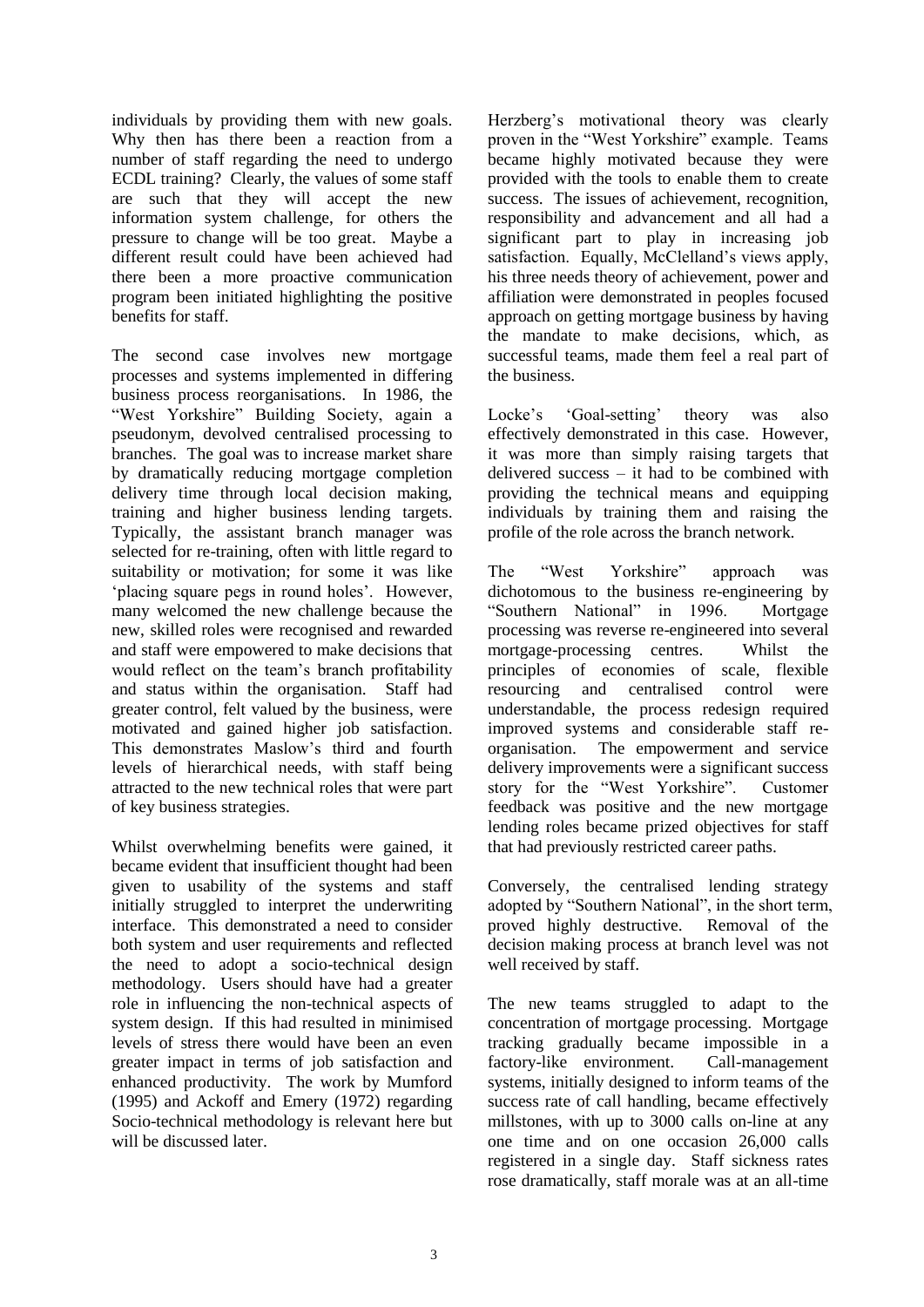low and teams struggled to recruit and maintain full complement for almost 2 years. Staff felt that they were working in an effective 'blackhole'. However, many of the staff remained with the organisation despite extreme stress and pressure. They were recruited because they were identified as being target driven with an ability to accept change in a high-pressure environment and service eventually improved.

George Elton Mayo's 'Hawthorne Studies' (1924-1927) on human behaviour have contributed to organization development in terms of human relations and motivation theory. He identified that the need for recognition, security and sense of belonging is more important in determining workers' morale and productivity than the physical conditions under which they work. Attitudes and effectiveness are conditioned by social demands from both inside and outside the workplace. He established that change resulting from new techniques tended to continually disrupt the social organisation of an organisation.

Locke's views that goal-setting will achieve higher results are reflected in the approach by "Southern National". The state of the art call centres had excellent working conditions and staff were organised into competing teams for performance measurement. The use of call monitoring systems and both team and individual targets certainly resulted in performance improvements and this supports Locke's views.

We have seen that processes were inevitably driven by business requirements, with limited focus on a socio-technical approach. Certainly in the "West Yorkshire" and the Library cases there was little user involvement in the analysis, design and development of systems. So how can employee motivation be managed for the benefit of both the individual and the organisation?

Socio-technical Systems(STS) are defined as those where the human component has the ability to alter their own objectives, to be purposeful and to change requirements from within the system – in effect where the hardware and software is in balance with people and procedures - Ackoff & Emery (1972). Typically this would be achieved by involving two types of team: a Steering Committee that Sets key objectives and constraints and a Design Group, led by a Facilitator. The facilitator is the key role in the ETHICS methodology - Mumford (1995). He says there are 3 objectives related to the management of change; allow people to influence the design of their own work situations, set specific job satisfaction objectives as well as technical/operational objectives and ensure that the new technical system is surrounded by a compatible, well-functioning organisational system.

Hackman and Oldham's Job Characteristics Model (1974), is complimentary to the STS approach in that it offers the opportunity of achieving a match between the person and the job. The key model components are the Motivating Potential Score (MPS) based on the motivating features of the job such as skill or task variety, autonomy or job significance compared to the Growth Need Strength (GNS), the person's motivational preferences such as need for more content or desire for progression. The relationship between the MPS and the GNS is effectively the job-person match where, ideally, the motivating potential of a job should be well matched to the growth needs of the individual.

We have seen that implementation of systems and organisational change can have significant impact on an organisations ability to deliver the benefits envisaged as a result of change. New systems have to be designed with human issues equally as important as technical requirements.

There are ever-increasing trends towards customer-focused services and the relationship between the Information System service provider and the customer is increasingly dependent on human relationships. The real threat is that in transitional states staff often can have jobs that do not satisfy or meet their motivational needs. Organisations need to ensure organisational harmony. Furthermore, it has been recognised that people do not resist change as such, but resist the uncertainties that change can cause (Waddell D. & Sohal A.S., 1998).

Applying business strategies to effectively manage the motivational issues can provide an effective weapon to drive through change without alienating the workforce. After all a business will stand or fall on the quality of its people, product and effective operation.